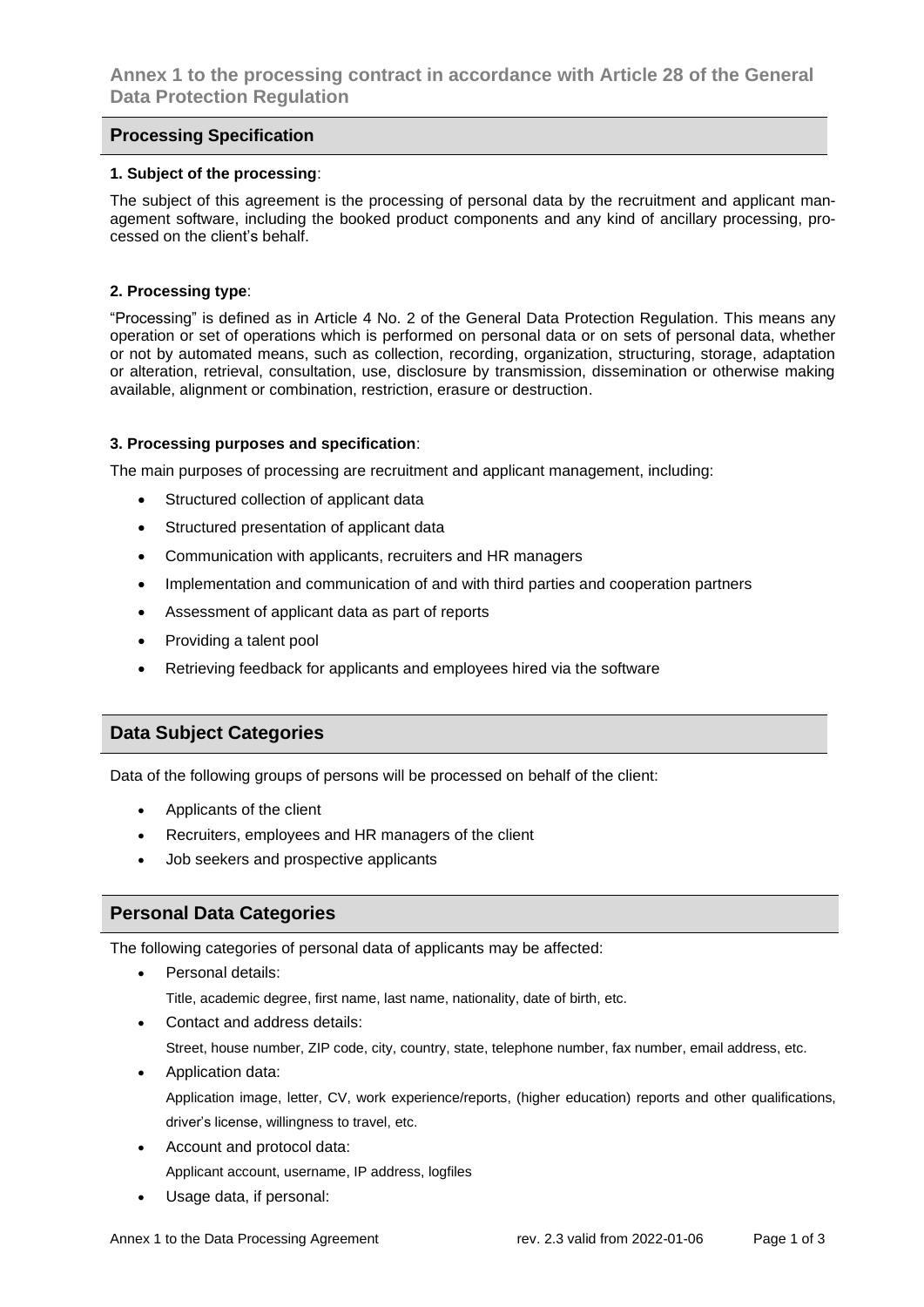# **Annex 1 to the processing contract in accordance with Article 28 of the General Data Protection Regulation**

Email content, invitations, feedback, evaluations, etc.

• Special categories of personal data within the meaning of Article 9 of the General Data Protection Regulation:

If disclosed/consented, identification possible or necessary for other objective reasons: Ethnic origin, political opinions/party affiliation, trade union membership, religious or philosophical beliefs, genetic/biometric data (e.g., application image), data concerning health (e.g., about a pregnancy, disability or health-based restrictions), sexual orientation (e.g., sex/gender, homosexuality), etc.

The following categories of personal data of recruiters, employees and HR managers may be affected:

• Personal details:

Title, academic degree, first name, last name, functional level, company, etc.

- Contact details and address data: Registered office, telephone number, fax, email address, etc.
- Account and protocol data: Username, IP address, logfiles, role, protocols of processing within the system, etc.
- Usage data:

Comments, email content, invitations, feedbacks, evaluations, etc.

# **Data Processing Locations**

Data will be processed on behalf of the client at the following locations:

### **softgarden e-recruiting GmbH (Contractor's offices)**

Berlin office: Tauentzienstraße 14, 10789 Berlin, Germany

Saarbrücken office: Europaallee 29, 66113 Saarbrücken, Germany

## **myLoc managed IT AG Am Gatherhof 44 40472 Düsseldorf Germany (Data Center)**

Service provider's locations: Am Gatherhof 44, 40472 Düsseldorf, Germany; In der Steele, 40599 Düsseldorf, Germany

## **PlusServer GmbH Welserstraße 14 51149 Cologne Germany (Data Center)**

Service provider's locations: In der Steele, 40599 Düsseldorf, Germany; Welsestraße 14, 51149 Cologne, Germany

# **Contractor's Persons Authorized to Receive Instructions**

The contractor authorized the following persons to receive instructions from the client:

Team Customer Service: [support@softgarden.de](mailto:support@softgarden.de)

## **Contractor's Data Protection Officer**

The contractor's data protection officer is:

Marco Tessendorf, procado Consulting, IT- & Medienservice GmbH, Warschauer Str. 58a, 10243 Berlin, Germany

Contact details: [edsb@procado.de](mailto:edsb@procado.de)